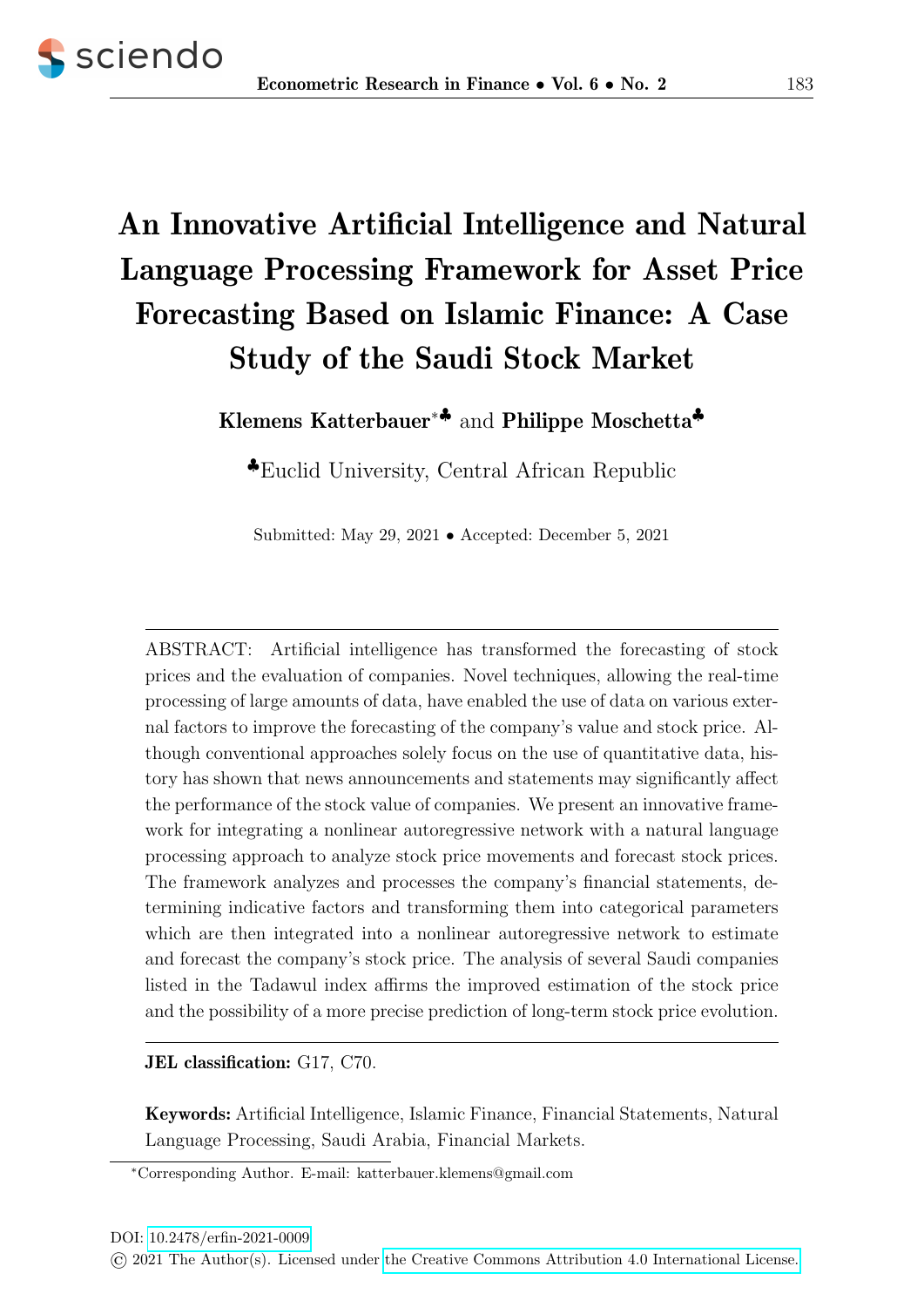# 1 Introduction

Forecasting of both individual company's stock price performance and that of the broader market has been significantly challenging due to the multitude of factors that can influence the overall performance of stock prices. This issue has encouraged the development of multiple models and approaches that differ in terms of the time horizons considered and whether a qualitative or quantitative approach is used. We start with a comprehensive literature review related to stock price performance forecasting and its impact on Islamic finance.

### 1.1 Literature Review

Quantitative approaches to stock price forecasting can be divided into stochastic, statistic, and deterministic models. Stochastic models have been widely developed to address the randomness in the nature of stock price movements, which may follow random probability distribution patterns similar to erratic behaviors such as the Brownian motion. These models typically encompass a stochastic process optimized via estimation of the stochastic parameters, such as the mean, the drift, and the volatility of the process [\(Farida et al.,](#page-10-0) [2018\)](#page-10-0). Geometric Brownian motion models have been attractive to use, given the relative ease of parameter estimation and computational efficiency. Nevertheless, these models face considerable challenge due to the fact that they may work in the short term but fail to capture trends or deviations from a purely stochastic behavior of the stock.

Statistical approaches such as time-series analysis with ARMA models and their variations have been widely used to capture data trends and perform economic forecasting over multiple years [\(Chi, 2018\)](#page-10-1). These models have proven to be relatively efficient and robust for short-term price movement modeling (minutes to a few days), however, long-term prediction (several days to months) has been a challenge due to the multiple additional factors that may affect the forecasts and which may not be easily captured in these models. Specifically, statements made by individuals and expert interpretations are challenging to incorporate into these models without a semantic analysis model.

Novel artificial intelligence techniques have had a significant impact on improving the forecasting of stock prices in recent years and have been extensively applied to a variety of different problems. [Vijh et al.](#page-11-0) [\(2020\)](#page-11-0) used a random forest approach for a prediction of stock closing prices for 10 major stocks. The utmost challenge that arises from modeling is that high and low closing prices for each day are available, in addition to moving averages for 7, 14, and 21 days. Given the bounds for each day, artificial neural networks performed best for the estimation of the closing prices. However, the results indicate a rather limited ability to extend the technique to stock price forecasting over the long term, as these estimates are solely conducted on a day-to-day basis.

Another machine learning approach was introduced by [Guo et al.](#page-10-2) [\(2018\)](#page-10-2), who developed an adaptive support vector machine regression model to satisfy the changing data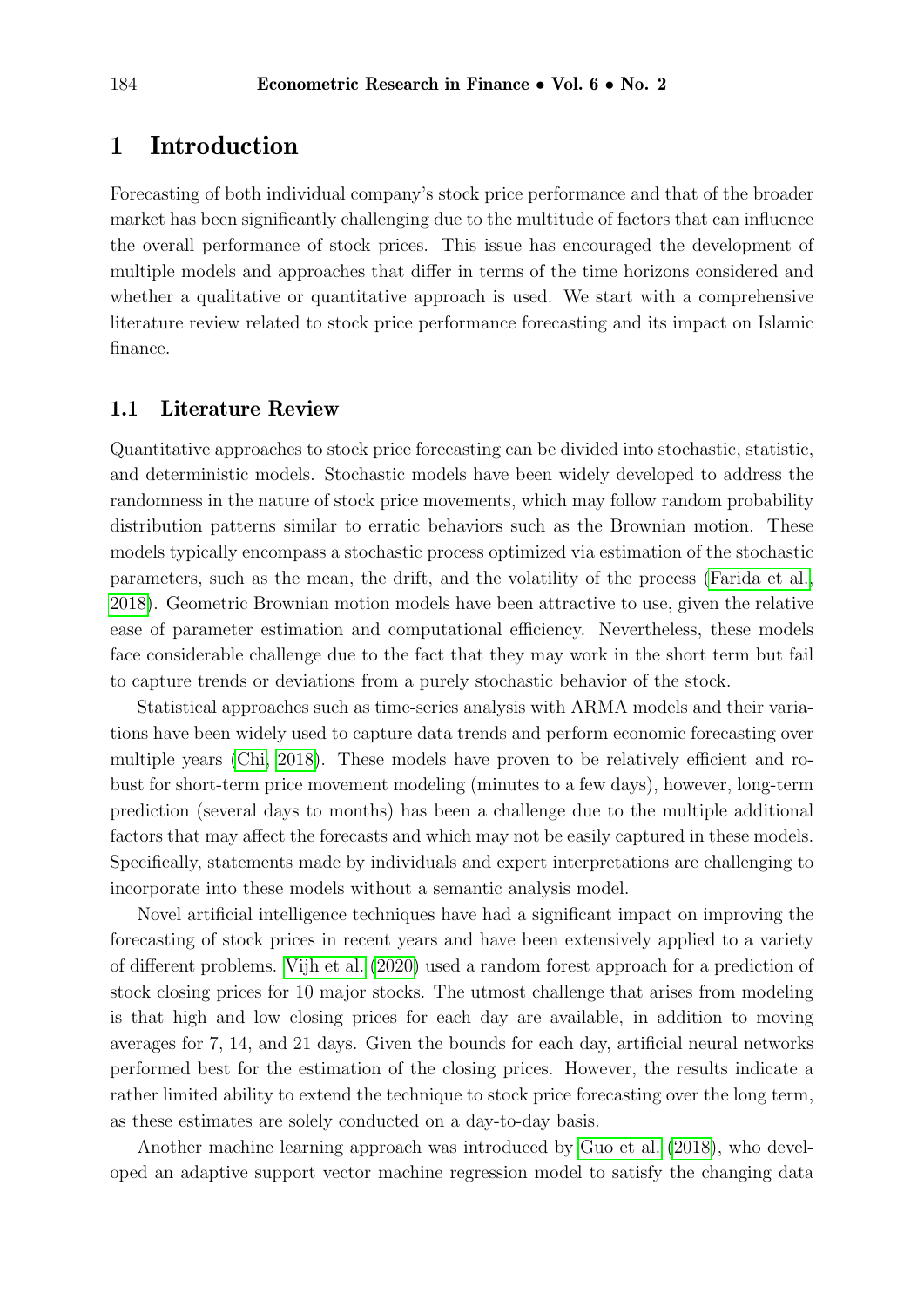flow for high-frequency stock price forecasting [\(Guo et al., 2018;](#page-10-2) [Wang and Wang, 2015\)](#page-11-1). The timescales for the model were set as daily, 30-minute, and 5-minute. The dynamic optimization based on the different timescales and using particle swarm optimization exhibited stronger performance.

Although data-driven models may perform well for short-term stock price forecasting, long-term stock price forecasting represents a completely different challenge given the abundance of other factors that must be considered.

Recent advances in natural language processing (NLP) have allowed for efficient and effective analysis of textual data to infer both content and intent. NLP is concerned with the interaction of computers and human language, allowing computers to understand and interpret, as well as respond to, human language. Although symbolic NLP has been known since the 1950s, the advances in statistical NLP that began in the early 1990s have brought about the breakthrough of neural NLP. Symbolic NLP had a significant drawback because it was dependent on specific sentence and word patterns, which created challenges due to ambiguities in language and the various forms in which humans could voice their opinions and views. Neural NLP has significantly expanded the usability of machine learning for determining the intent of human language and has adapted more easily to various human language patterns.

Stock price forecasting using NLP has only recently become of interest. [Mehtab and](#page-10-3) [Sen](#page-10-3) [\(2019\)](#page-10-3) developed the long-short term model (LSTM) for predicting the closing price of a stock with a time horizon of one week. Furthermore, the authors incorporated Twitter sentiment analysis data in the forecast [\(Mehtab and Sen, 2019;](#page-10-3) [Zhang et al., 2019\)](#page-11-2). The approach of taking into account views and thoughts on Twitter is interesting, but the correlation between textual information on Twitter and stock price movements is very limited. Moreover, Twitter sentiment may be rather short-term and potentially incomplete. As outlined in Figure [1,](#page-3-0) LSTM uses several sigma activation functions as well as a tanh function to combine the input vector  $X_t$  with the cell state vector  $c_t$  and hidden state vector  $h_t$  in order to determine the cell state and hidden state vector at the next time step. LSTM units solve the vanishing gradient problem that is commonly encountered in recurrent neural networks (RNN) by allowing the gradients to flow unchanged. This makes the LSTMs attractive in time series problems as they are generally more robust than their RNN counterparts.

Financial and annual reports have long presented an important insight into the financial conditions of a company and its long-term outlook. However, although extensive research on human interpretation of financial reports has been conducted within the last decades, limited work on the automatic interpretation of the reports has been performed.

[Lewis and Young](#page-10-4) [\(2019\)](#page-10-4) present an extensive overview of the opportunities for implementing NLP in the analysis of financial accounting and reporting statements. Whereas balance sheets and cash flow statements may provide metric information on the status of a company, textual information within the financial reports has exhibited crucial insights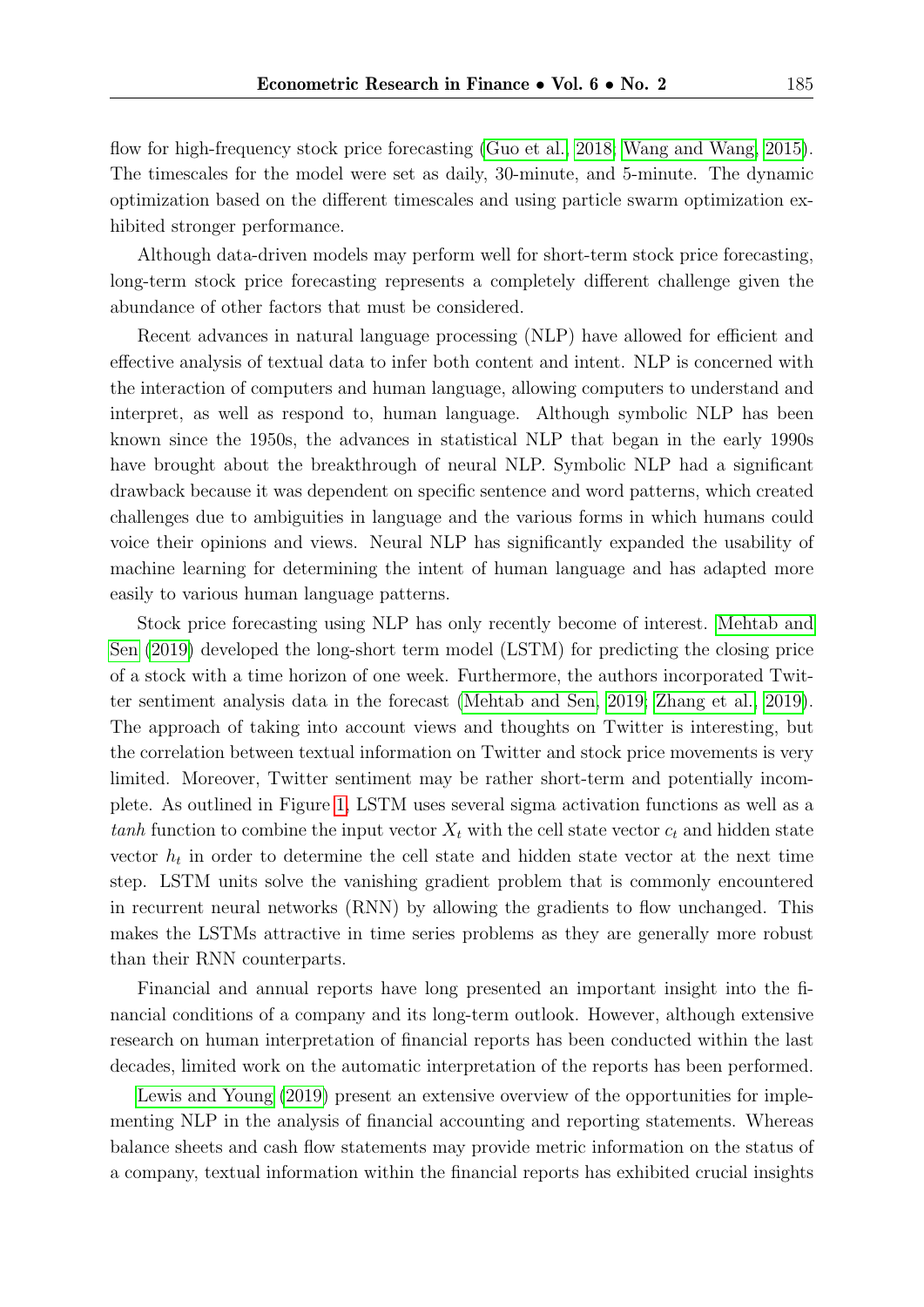<span id="page-3-0"></span>

Figure 1: Graphical illustration of a typical LSTM framework

into the performance of the company. An important challenge in analyzing financial reports is a significant number of specialized words and complex sentence structure. As compared to conventional text language, such as on Twitter, financial reports use very concise language and sentence corrections or incorrectly written words are seldom a challenge. However, understanding the intent and connecting the various contexts together is more challenging. Social media based text interpretation may emphasize sentiment analysis, with only a few classification options, whereas analysis of financial reports requires multi-class classification and refined multi-page understanding [\(Lewis and Young, 2019\)](#page-10-4).

### 1.2 Research Outline

We present a novel framework for stock price forecasting using an artificial intelligence framework for the integration of stock price and textual information from financial reports. The framework distinguishes itself from existing frameworks by integrating textual information from financial reports with a specific focus on Islamic finance principles. We tested the framework on data from companies on the Saudi stock exchange and were able to demonstrate strong estimation and forecasting performance. The framework provides efficient stock price forecasting and incorporates information related to Islamic finance principles that may provide better guidance for stock price performance on Islamic stock exchanges such as the Tadawul stock exchange. Furthermore, it can be used to determine the effect of the text components related to Islamic finance on the estimation of performance.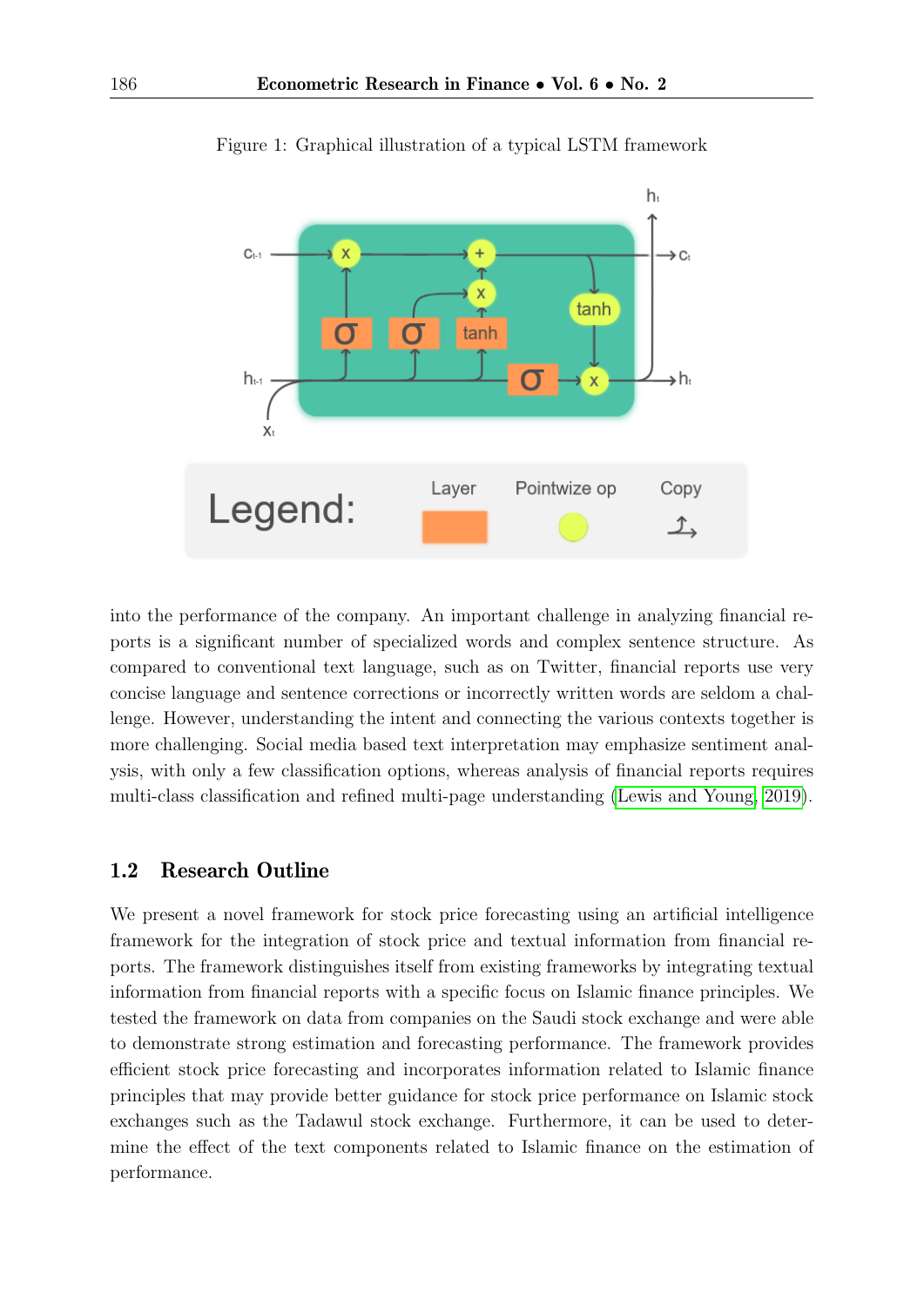# 2 Methodology

We developed an innovative LSTM-NLP framework that integrates both historical stock price information and data extracted from financial reports to forecast the stock price of a corporation. The NLP component incorporates a PDF text reader that is connected to a text pre-processor. The text pre-processor removes any pages and textual components that contain solely legal and administrative information, such as the company contact information, corporate governance regulations, and board member information, and are relatively unimportant in determining the company's future performance. The processed pages are then separated into interpretative textual information and numeric data. The numeric data by itself incorporates a significant amount of information; however, the NLP in this approach is used only on the textual information, which includes an interpretation of the numeric data. This is done to avoid any potential conflict between the numerical data and the textual interpretation of that data. The remaining textual information is then tokenized, and the individual sentences are separated. After the sentence breakdown, part-of-speech tagging and chunking are performed. In doing so, the main textual components are quantified in terms of what actions were taken or what situation the company encountered. This is followed by chaining, where related sentences are connected. The chaining plays a crucial role in ensuring that multi-sentence intents are adequately considered.

The resulting components are then compared with positive and negative statements related to stock price movements. For example, a statement such as"We expect an increase in revenues and profits over the coming years" is scored as a more similar to a positive statement on a stock development, in contrast to a statement such as "There will be considerable risks in the coming years". For each report, the ten highest scores for each of the indicative statements are then averaged and incorporated into the LSTM framework. The date assigned to the statement in the framework is the date of publication of the financial report for the specific year, and the score is maintained for the rest of the year. The data are integrated into the LSTM framework as differential values - in other words, the value is set to the similarity score on the date when the financial report was published and then equal to zero afterwards. The assumption is that the LSTM experiences a memory loss, which implies that the effect is felt solely at a specific point in time.

LSTM networks have become an attractive alternative to machine learning models for sequences of data such as videos and time series. In contrast to standard feedforward neural networks, LSTM networks incorporate feedback connections that capture memory of the behavior of the data. The LSTM is composed of a cell, input gate, output gate, and forget gate. The cell plays a crucial role in that it remembers the values of a specified time interval, while the gates regulate the flow in and out of the cell.

Although LSTM networks are recurrent neural networks, they overcome the vanishing gradient problem since the gradients remain to flow unchanged. Specifically, during the error-value backpropagation, errors are kept within the cell. This allows for a continuous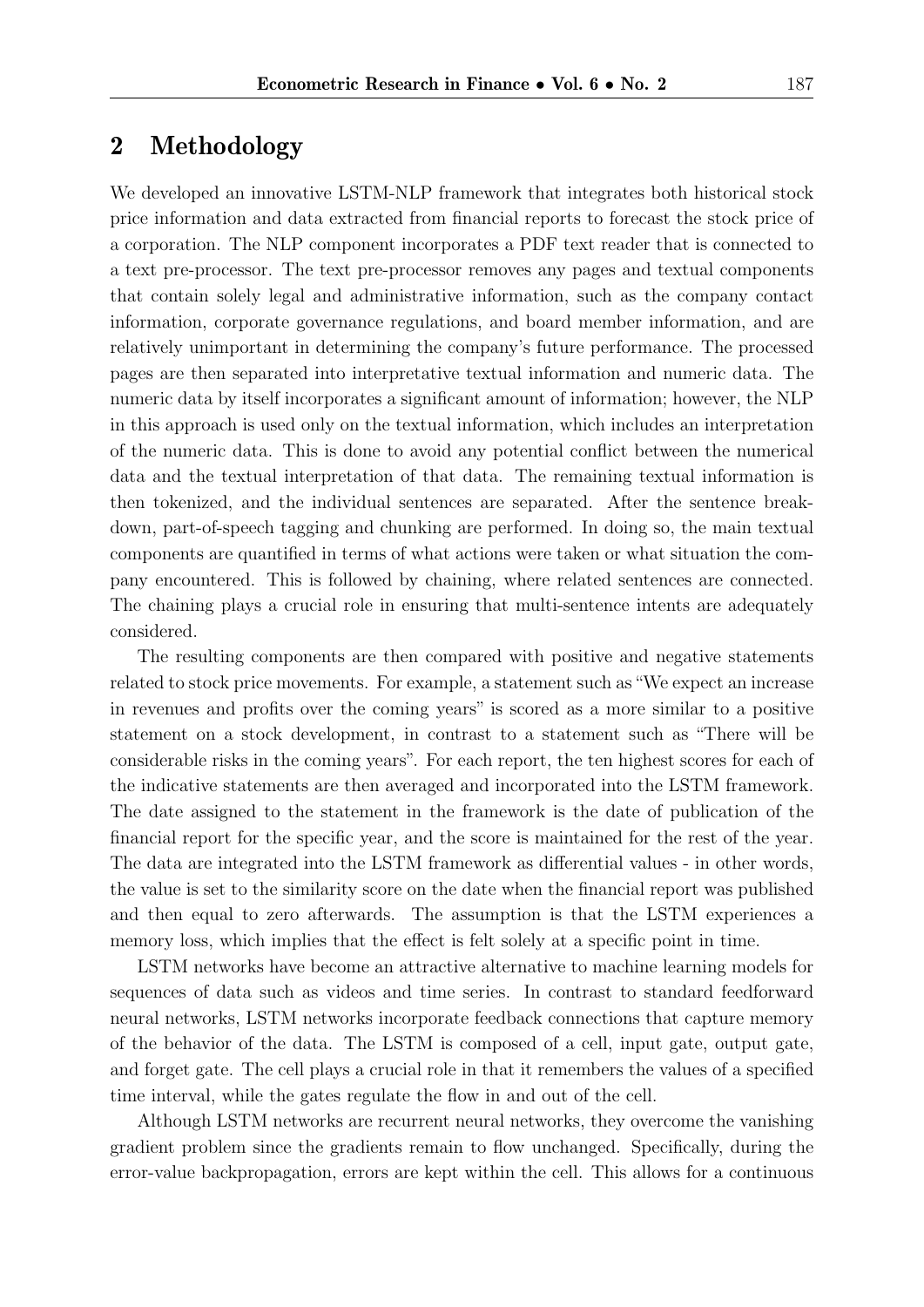feeding back of the errors to the gate until there is sufficient learning that these values can be cut off. However, there may still exist challenges, related to the exploding gradient problem, that need to be addressed.

The LSTM has proved to be a promising option for dealing with time series forecasting that is able to account for the jump condition for the input values arising from report data integration.

## 3 Results

We evaluated the performance of the framework on ten major stock exchange listed corporations in Saudi Arabia, listed in Table [1](#page-5-0) [\(Saudi Exchange, 2021\)](#page-10-5). The companies were selected according to three criteria. The first criterion was that the stock had sufficient daily trading volume. This is important to avoid having liquidity effects leading to erratic stock price behavior. The average daily traded volume is a good indicator of the liquidity of the stock in the market and can be used to assess whether there are any challenges with respect to the purchase and sale of the stock. The second criterion was that there should have been an adequate distribution of the stocks across various sectors. Banking and energy are the main sectors represented on the Tadawul stock exchange, given their importance for the Saudi economy, and the aim was to have companies from multiple sectors for the assessment of stock price forecasting. The third criterion was that all of the companies should have had financial reports for the previous four years published. This was required so that we had the same number of financial reports available for each company included in the evaluation.

<span id="page-5-0"></span>

| Corporation                               | Sector                 | Average Daily Traded<br>Value (in million SAR) |
|-------------------------------------------|------------------------|------------------------------------------------|
| Alinma Bank                               | Financials             | 46                                             |
| Almarai Co.                               | Consumer Staples       | 10                                             |
| Al Rajhi Bank                             | Financials             | 112                                            |
| Bupa Arabia for Cooperative Insurance Co. | Financials             | $\overline{2}$                                 |
| Etihad Etisalat                           | Communication Services | 41                                             |
| Jarir Marketing Co.                       | Consumer Discretionary | 23                                             |
| Najran Cement Co.                         | Materials              | 3                                              |
| National Petrochemical Co.                | Materials              | 28                                             |
| Rabigh Refining and Petrochemical Co.     | Energy                 | 21                                             |
| Saudi Arabian Mining Co.                  | Materials              | 13                                             |

Table 1: Companies used in the evaluation of the LSTM-NLP framework

Note: Companies were selected from the Tadawul stock exchange based on their market importance and to achieve diversity across sectors.

The stock price was analyzed from January 2016 until April 2021. High and low closing stock price were taken in 7-day intervals. For each time step, we forecasted the stock price seven days ahead, where besides the previous stock price, the financial report information,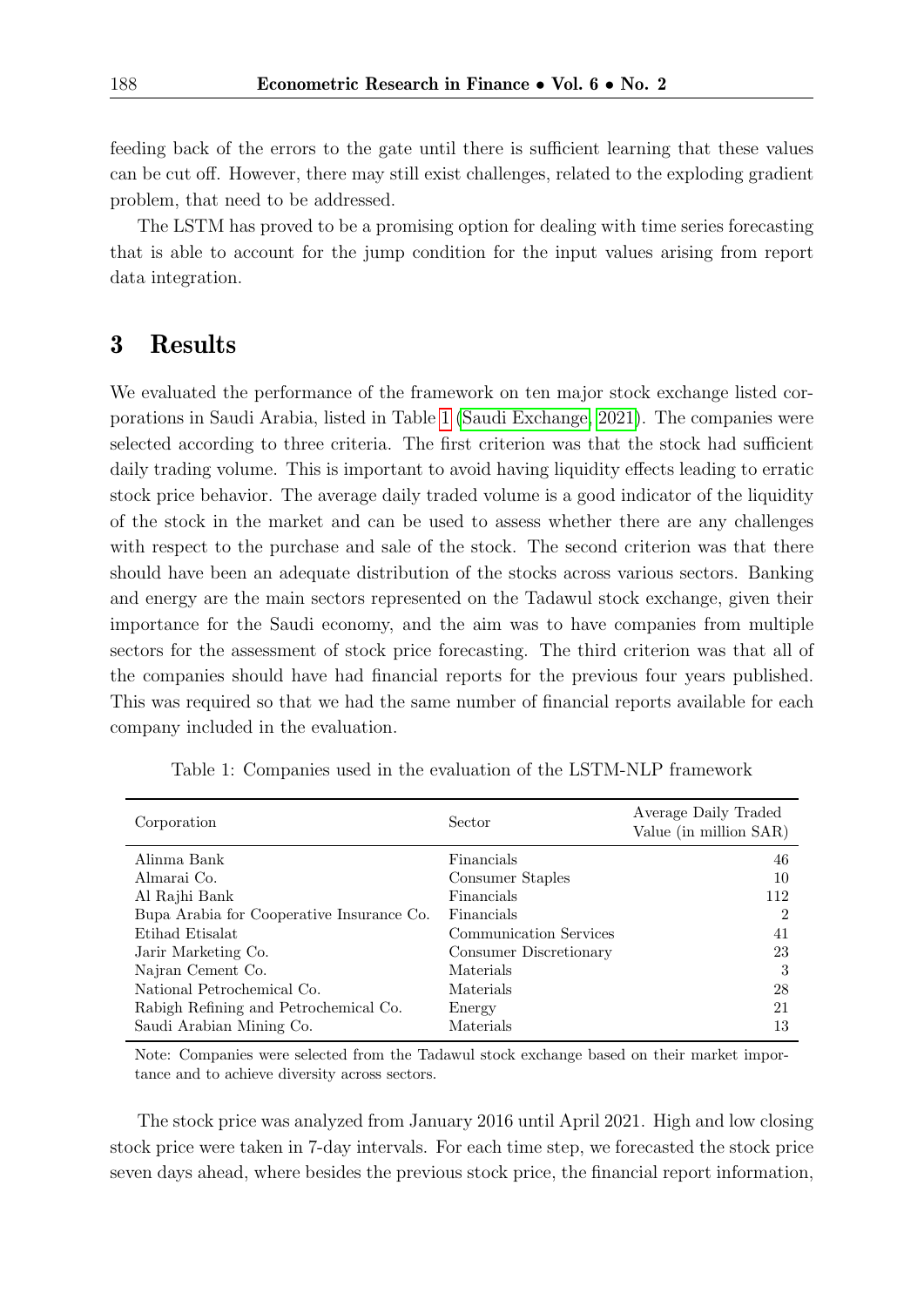and the publication intervals of the report, was incorporated. Given the difference in data integration intervals, the weighting of the input parameters for the NLP-derived data needed to be optimized to avoid overfitting. Namely, given the relative sparsity in time for these data, NLP-derived data needed to be weighted more strongly in comparison to stock price data.

Figure [2](#page-7-0) presents the comparison of the predicted stock prices versus the actual stock prices of all the analyzed companies.

Strong training and forecasting performance, demonstrated by low root mean square error (RMSE) value (below 2%) for all stock prices, can be seen. The training period covered the time from 2016 until 2019, while the forecasting period was extended until April 2021. As it can be observed, the stock price predictions in both training and forecasting periods are highly accurate, capturing the main dynamics of the stock price evolution. Even out-of-distribution and outlier stock prices are well captured. For machine learning and artificial intelligence applications, capturing outliers accurately is a major challenge in time series forecasting. Conventional time series modeling frameworks, such as ARIMA models or nonlinear regression methods, have limited ability to track strong nonlinearities in the data. This results from the limitations in complexity and adaptability of these models which possess only a certain number of parameters that can be fine-tuned. Considering that outliers are extreme events that occur with a small probability, they are typically captured only to a limited extent, given the reduced weight in the loss function. LSTM-based deep learning models are well suited to capture these outliers accurately in the time series data.

The previous results outlined the predictive performance of the framework; however, they provide relatively little insight into which components of the input data have the most significant effect on the framework performance. In figure [3,](#page-12-0) we provide the force plots of the SHAP (SHAPley Additive exPlanations) values for the various stock prices. SHAP provides a framework for determining why a prediction of the model is different from a baseline. The total difference is subdivided into the SHAP values for the individual features. The feature values that increase the accuracy of the prediction are presented in pink and those that decrease it are indicated in blue. The difference between the lengths of the blue and pink bars is the prediction value. SHAP values provide a rather robust framework for determining the effect of various features on the prediction performance of the LSTM stock price estimation. A closer analysis of the results indicates that the various input factors such as the stock price and the NLP-derived similarity scores have different impact factors for the various stock price estimates. Each similarity score is a numeric representation of a verbal (or textual) indication of the anticipated development of the stock price, such as "the stock price is increasing" or "the stock price is stable".

The fact that the values represent solely the effect of the specific feature in question is crucial for the interpretation of the SHAP values. In the case of the stock Alinma, both SimScores 1 and SimScores 3 represent statements of the expectation of a higher future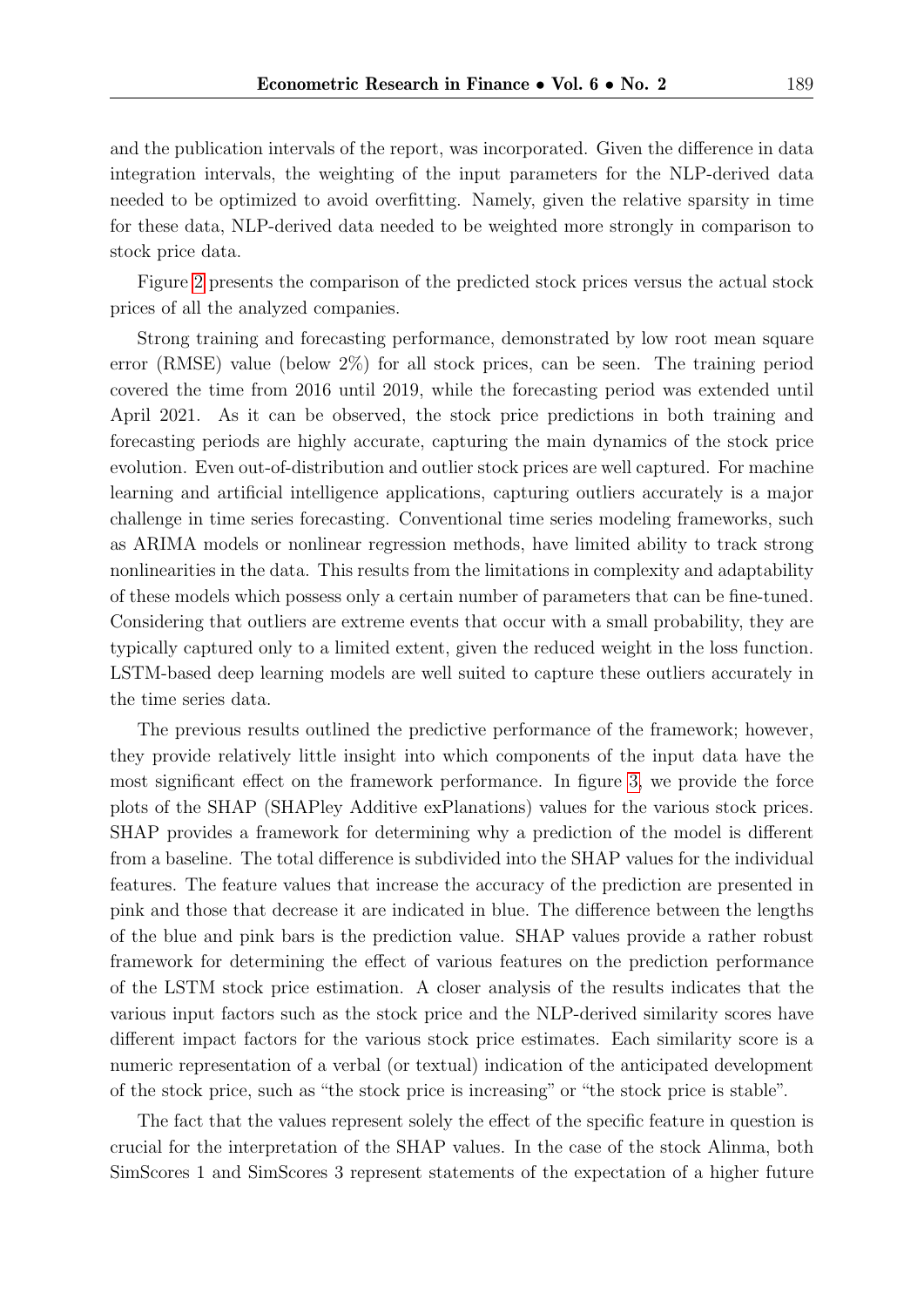

<span id="page-7-0"></span>Figure 2: Predicted versus actual stock prices for each company

### (a) Alinma (b) Almarai



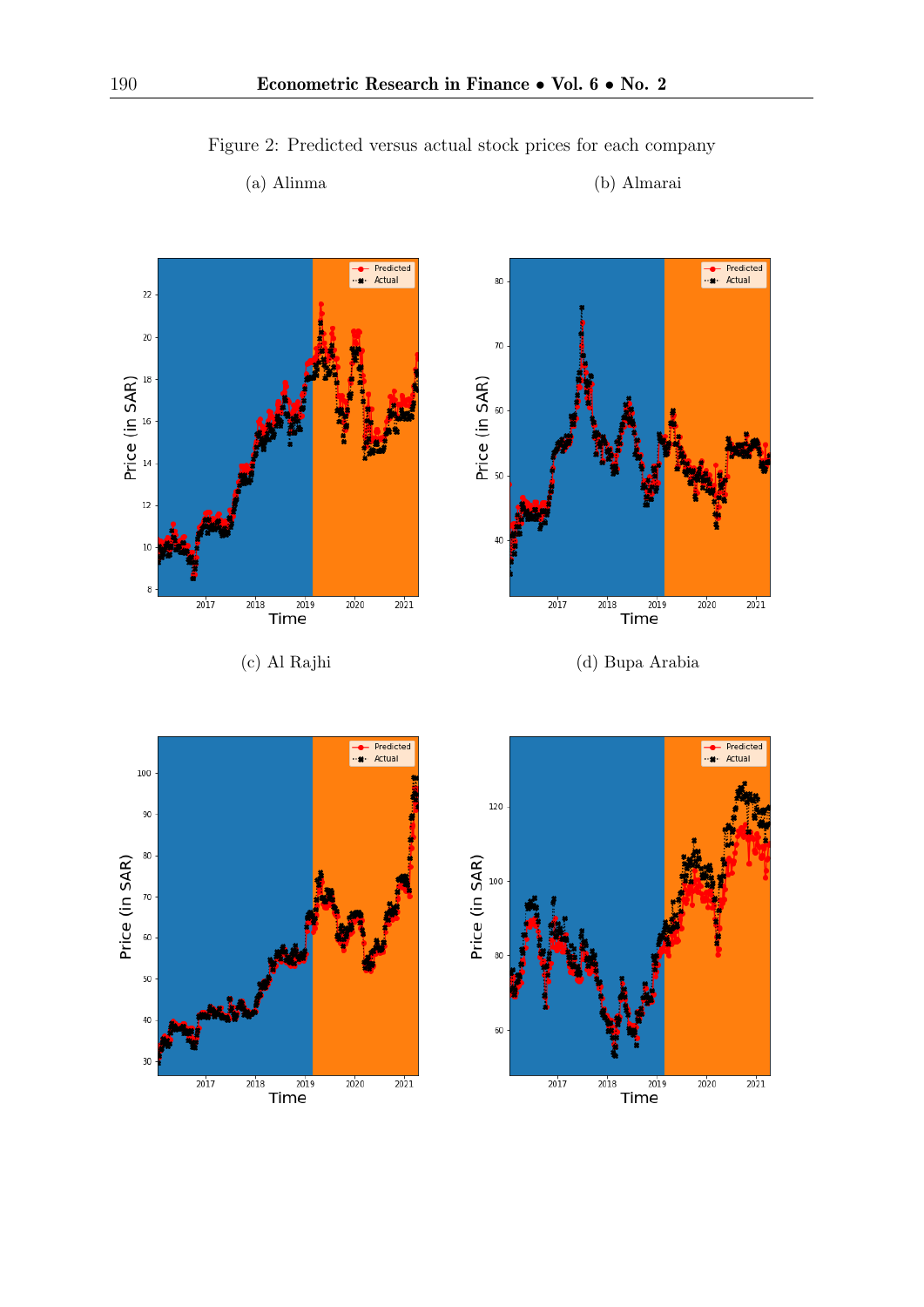

15

 $2017$ 

 $\frac{1}{2018}$ 

 $2019$ 

Time

 $2020$ 

 $2021$ 

Figure 2: Predicted versus actual stock prices for each company (Continued)

### (e) Etihad Etisalat (f) Jarir

 $7.5\,$ 

 $2017$ 

 $\overline{2018}$ 

 $Time$ 

 $20'20$ 

 $20^{7}_{21}$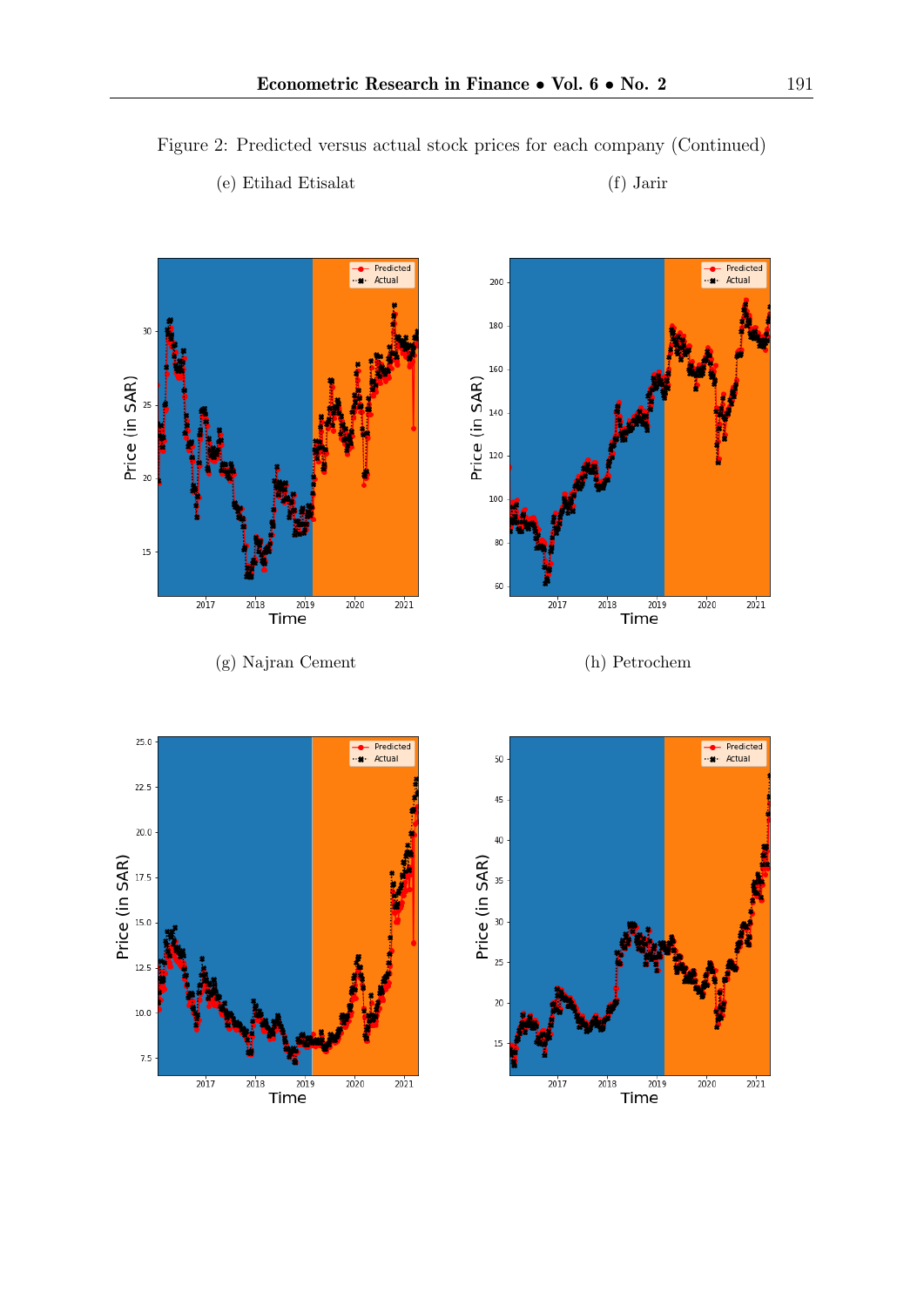

Figure 2: Predicted versus actual stock prices for each company (Continued)

(i) Petro Rabigh (j) Saudi Mining

### Note: The training period is indicated in blue, and the test period in orange.

stock price, which is observed in the general increasing stock price over the observation period. Likewise, SimScore 4 represents a statement of a trend towards a lower stock price. The effect can be observed from the fact that the stock price went shortly lower, before recovering again. For Najran Cement, previous stock prices alone affected the forecast of its stock price, and the NLP data had only a minor effect on its forecast. When considering the overall stock price for the company, one cannot observe a particular characteristic for this occurrence. However, a closer look at the similarity scores for the stock price development and the sharp stock price increase in the last several years, reveals that the stock price was overweighted. This is also observable in the financial report that contains both negative and positive stock price outlooks, with a rather neutral behavior. The inputs into the model led to a prediction of stock prices staying relatively level-stable, but the actual prices increased.

An important element of the framework is the use of NLP to take into account references to Islamic finance options, such as Murabaha deposits and other products connected to it. This type of information is relatively rare in these financial reports; however, when they occur, they provide a good indication of additional revenue streams the corporation has available to boost its earnings and increase its stock price.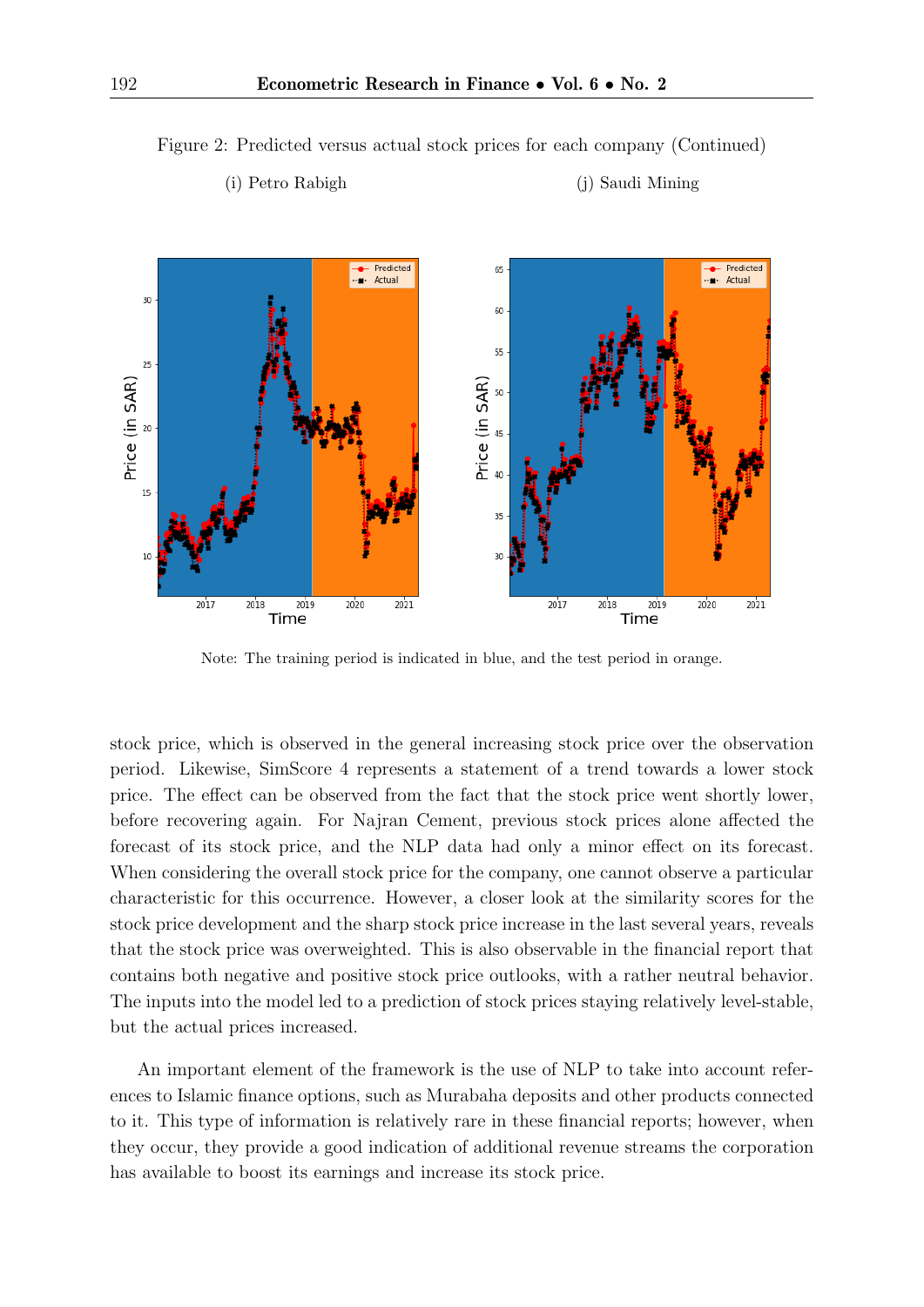# 4 Conclusion

Artificial intelligence has played a prominent role in the last several years in enhancing the financial modeling and forecasting of financial instruments. Deep learning frameworks have the advantage that they can accurately model complex system behaviors, making them well-suited for stock price forecasting. Although numerical forecasting has been extensively researched, the incorporation of textual components, such as from the company's financial reports, is a more recent addition. Textual information from company reports and social media has considerable value for determining market sentiment and general outlook for stock prices. We have presented an innovative LSTM-NLP framework for the forecasting of stock prices in Saudi Arabia, including the ability to consider Islamic finance concepts. The framework was examined on ten companies listed on a Saudi Arabian stock exchange and found to exhibit strong forecasting performance for the stocks. A feature importance analysis demonstrated the significant effect of textual information on enhancing the forecasting of stock prices. Future research may use NLP to investigate financial statement information related to specific Islamic forms of liabilities and the outlook of the corporation. A detailed analysis of this type of textual information may allow automatic report analysis and interpretation within the context of Islamic finance and enhance AI-driven investment decisions.

# References

- <span id="page-10-1"></span>Chi, W. L. (2018). Stock Price Forecasting Based on Time Series Analysis. AIP Conference Proceedings, 1967(1). [https://doi](https://doi.org/10.1063/1.5039106).org/10.1063/1.5039106.
- <span id="page-10-0"></span>Farida, A., Affianti, I., and Putri, E. (2018). Stock Price Prediction Using Geometric Brownian Motion. Journal of Physics: Conference Series, 974.
- <span id="page-10-2"></span>Guo, Y., Han, S., Shen, C., Li, Y., Yin, X., and Bai, Y. (2018). An Adaptive SVR for High-frequency Stock Price Forecasting. IEEE Access, 6:11397–11404.
- <span id="page-10-4"></span>Lewis, C. and Young, S. (2019). Fad or Future? Automated Analysis of Financial Text and Its Implications for Corporate Reporting. Accounting and Business Research, 49(5):587– 615.
- <span id="page-10-3"></span>Mehtab, S. and Sen, J. (2019). A Robust Predictive Model for Stock Price Prediction Using Deep Learning and Natural Language Processing. Available at SSRN: [https:](https://ssrn.com/abstract=3502624) //ssrn.[com/abstract=3502624](https://ssrn.com/abstract=3502624).
- <span id="page-10-5"></span>Saudi Exchange (2021). Market Participants - Market List. Retrieved from Saudi Exchange: https://www.[saudiexchange](https://www.saudiexchange.sa/).sa/.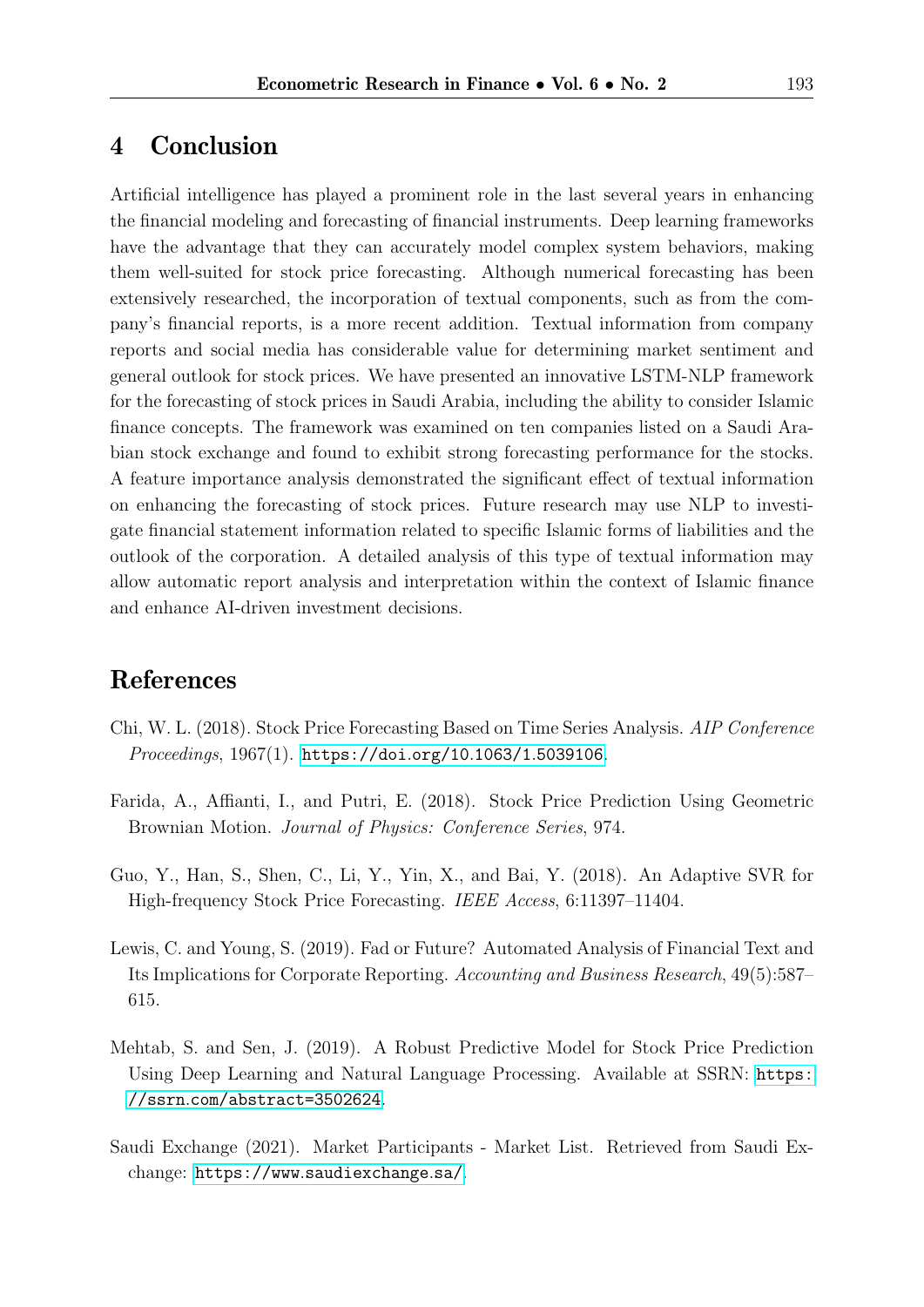- <span id="page-11-0"></span>Vijh, M., Chandola, D., Tikkiwal, V. A., and Kumar, A. (2020). Stock Closing Price Prediction Using Machine Learning Techniques. Procedia Computer Science, 167:599– 606.
- <span id="page-11-1"></span>Wang, J. and Wang, J. (2015). Forecasting Stock Market Indexes Using Principle Component Analysis and Stochastic Time Effective Neural Networks. Neurocomputing, 156:68– 78.
- <span id="page-11-2"></span>Zhang, J., Teng, Y.-F., and Chen, W. (2019). Support Vector Regression With Modified Firefly Algorithm for Stock Price Forecasting. Applied Intelligence, 49(5):1658–1674.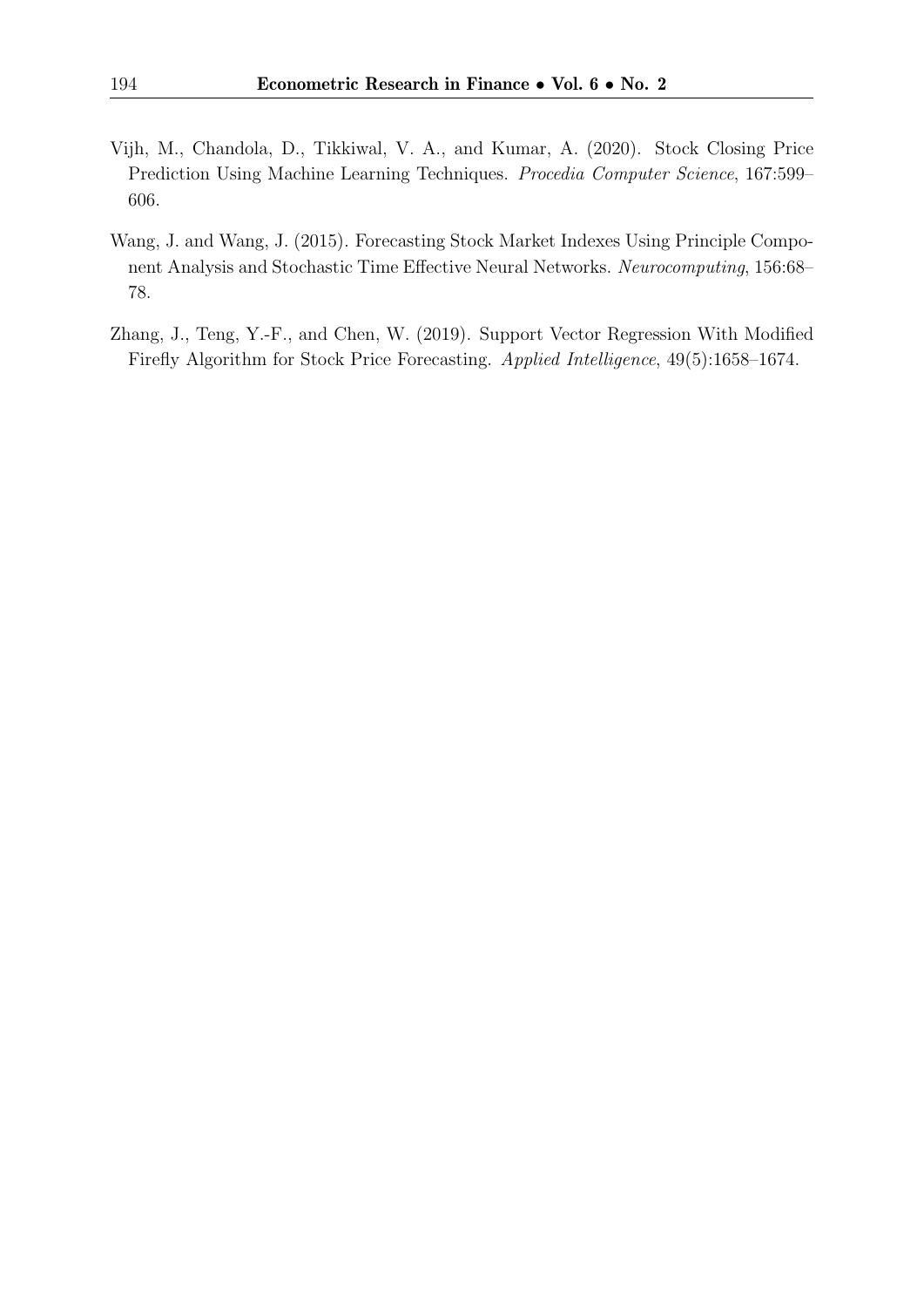<span id="page-12-0"></span>

Figure 3: Effect on the prediction performance of the LSTM-NLP framework